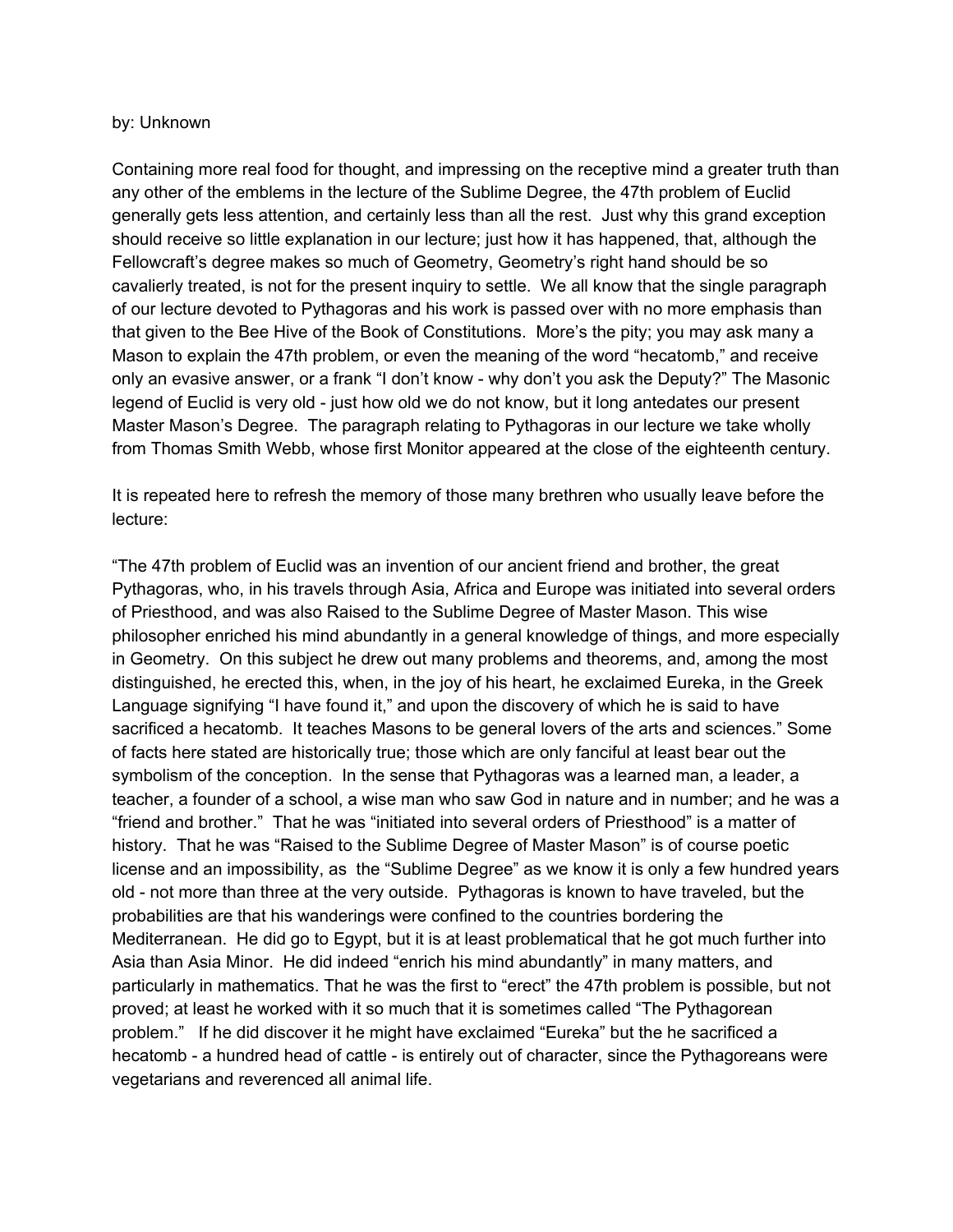Pythagoras was probably born on the island of Samos, and from contemporary Grecian accounts was a studious lad whose manhood was spent in the emphasis of mind as opposed to the body, although he was trained as an athlete. He was antipathetic to the licentiousness of the aristocratic life of his time and he and his followers were persecuted by those who did not understand them. Aristotle wrote of him: "The Pythagoreans first applied themselves to mathematics, a science which they improved; and penetrated with it, they fancied that the principles of mathematics were the principles of all things."

It was written by Eudemus that: "Pythagoreans changed geometry into the form of a liberal science, regarding its principles in a purely abstract manner and investigated its theorems from the immaterial and intellectual point of view," a statement which rings with familiar music in the ears of Masons.

Diogenes said "It was Pythagoras who carried Geometry to perfection," also "He discovered the numerical relations of the musical scale." Proclus states: "The word Mathematics originated with the Pythagoreans!"

The sacrifice of the hecatomb apparently rests on a statement of Plutarch, who probably took it from Apollodorus, that "Pythagoras sacrificed an ox on finding a geometrical diagram." As the Pythagoreans originated the doctrine of Metempsychosis which predicates that all souls live first in animals and then in man - the same doctrine of reincarnation held so generally in the East from whence Pythagoras might have heard it - the philosopher and his followers were vegetarians and reverenced all animal life, so the "sacrifice" is probably mythical. Certainly there is nothing in contemporary accounts of Pythagoras to lead us to think that he was either sufficiently wealthy, or silly enough to slaughter a hundred valuable cattle to express his delight at learning to prove what was later to be the 47th problem of Euclid.

In Pythagoras' day (582 B.C.) of course the "47th problem" was not called that. It remained for Euclid, of Alexandria, several hundred years later, to write his books of Geometry, of which the 47th and 48th problems form the end of the first book. It is generally conceded either that Pythagoras did indeed discover the Pythagorean problem, or that it was known prior to his time, and used by him; and that Euclid, recording in writing the science of Geometry as it was known then, merely availed himself of the mathematical knowledge of his era.

It is probably the most extraordinary of all scientific matters that the books of Euclid, written three hundred years or more before the Christian era, should still be used in schools. While a hundred different geometries have been invented or discovered since his day, Euclid's "Elements" are still the foundation of that science which is the first step beyond the common mathematics of every day. In spite of the emphasis placed upon geometry in our Fellowcrafts degree our insistence that it is of a divine and moral nature, and that by its study we are enabled not only to prove the wonderful properties of nature but to demonstrate the more important truths of morality, it is common knowledge that most men know nothing of the science which they studied - and most despised - in their school days. If one man in ten in any lodge can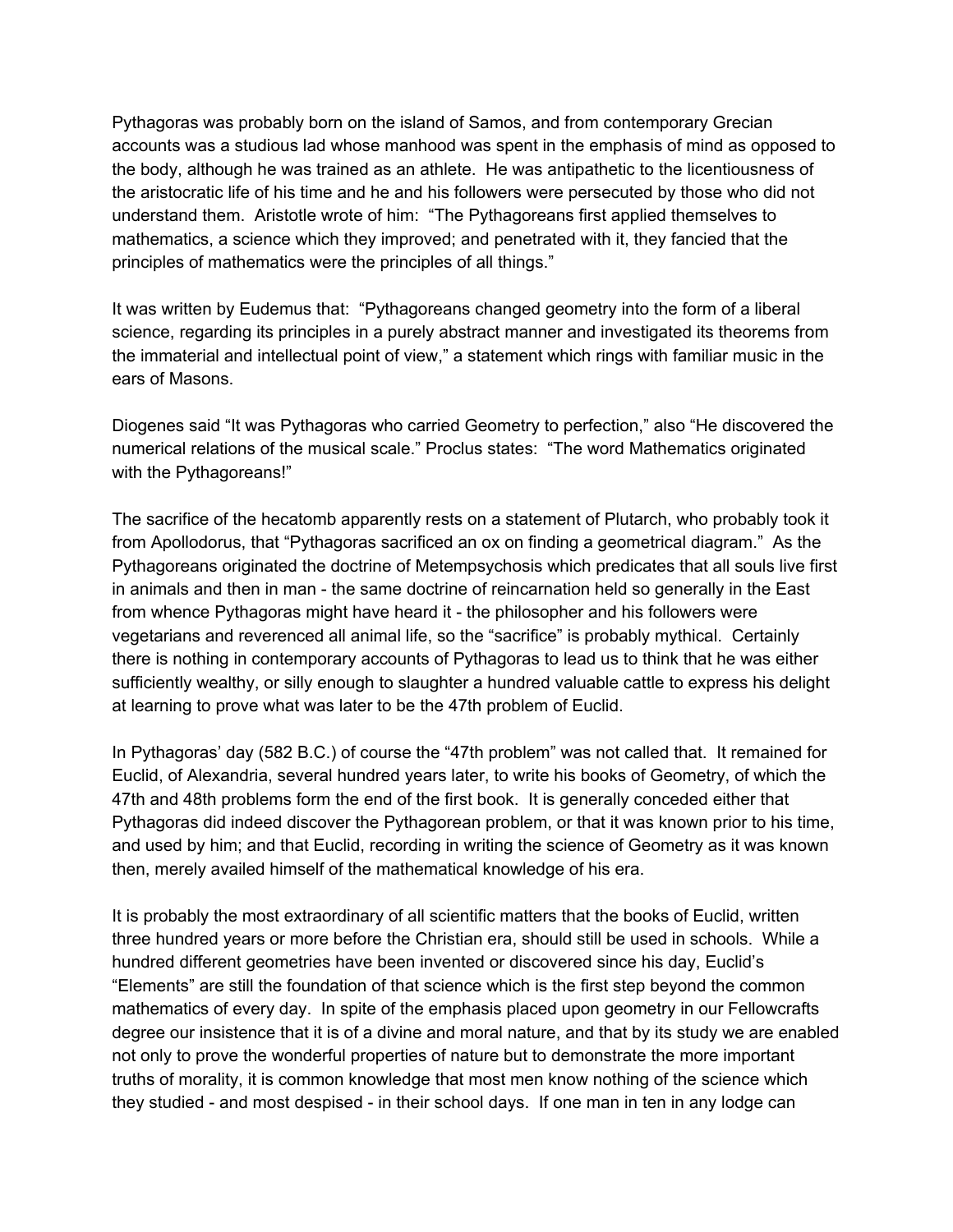demonstrate the 47th problem of Euclid, the lodge is above the common run in educational standards!

And yet the 47th problem is at the root not only of geometry, but of most applied mathematics; certainly, of all which are essential in engineering, in astronomy, in surveying, and in that wide expanse of problems concerned with finding one unknown from two known factors. At the close of the first book Euclid states the 47th problem - and its correlative 48th - as follows:

"47th - In every right angle triangle the square of the hypotenuse is equal to the sum of the squares of the other two sides." "48th - If the square described of one of the sides of a triangle be equal to the squares described of the other two sides, then the angle contained by these two is a right angle."

This sounds more complicated than it is. Of all people, Masons should know what a square is! As our ritual teaches us, a square is a right angle or the fourth part of a circle, or an angle of ninety degrees. For the benefit of those who have forgotten their school days, the "hypotenuse" is the line which makes a right angle (a square) into a triangle, by connecting the ends of the two lines which from the right angle.

For illustrative purposes let us consider that the familiar Masonic square has one arm six inches long and one arm eight inches long. If a square be erected on the six inch arm, that square will contain square inches to the number of six times six, or thirty-six square inches. The square erected on the eight inch arm will contain square inches to the number of eight times eight, or sixty-four square inches.

The sum of sixty-four and thirty-six square inches is one hundred square inches.

According to the 47th problem the square which can be erected upon the hypotenuse, or line adjoining the six and eight inch arms of the square should contain one hundred square inches. The only square which can contain one hundred square inches has ten inch sides, since ten, and no other number, is the square root of one hundred. This is provable mathematically, but it is also demonstrable with an actual square. The curious only need lay off a line six inches long, at right angles to a line eight inches long; connect the free ends by a line (the Hypotenuse) and measure the length of that line to be convinced - it is, indeed, ten inches long.

This simple matter then, is the famous 47th problem. But while it is simple in conception it is complicated with innumerable ramifications in use.

It is the root of all geometry. It is behind the discovery of every unknown from two known factors. It is the very cornerstone of mathematics.

The engineer who tunnels from either side through a mountain uses it to get his two shafts to meet in the center.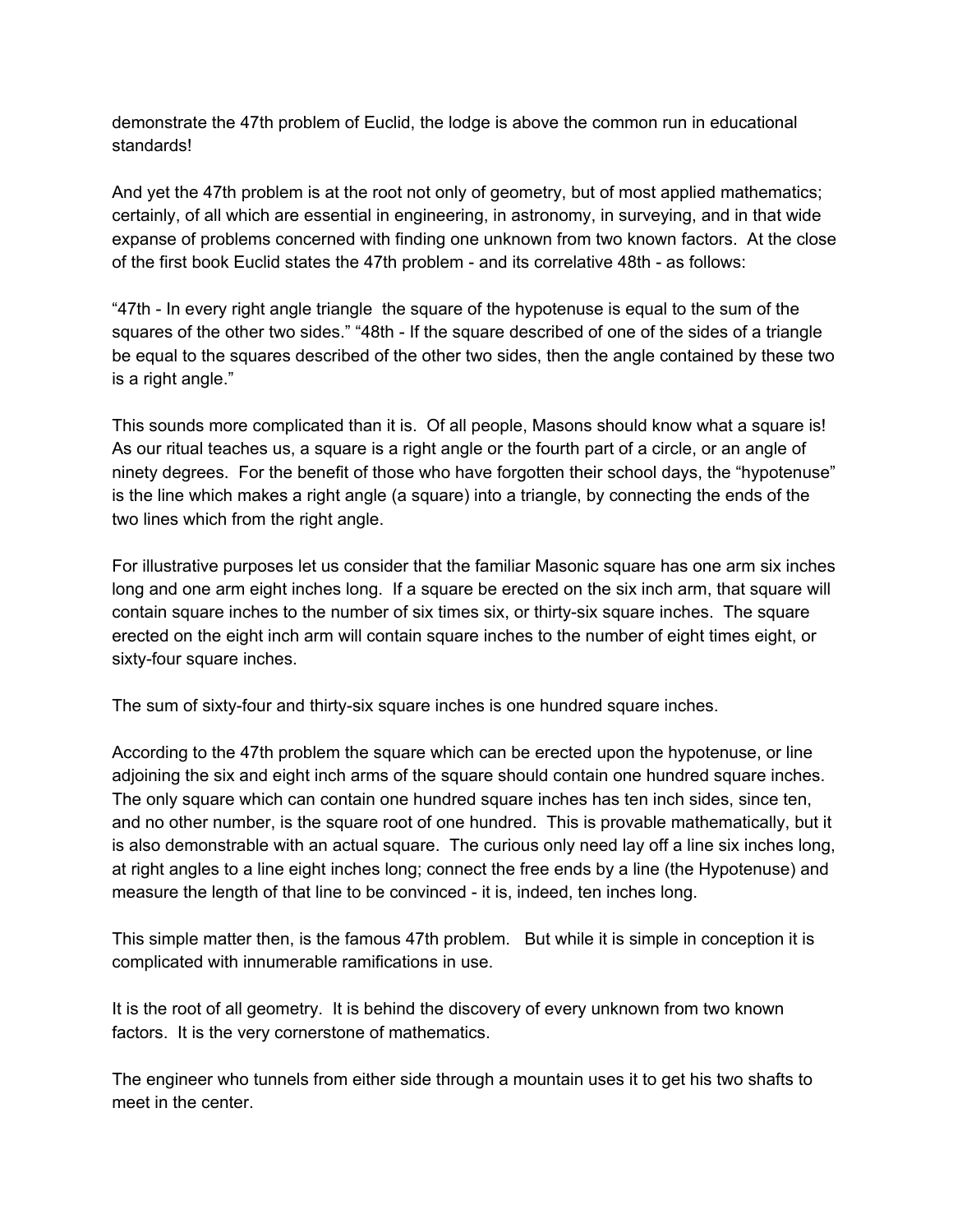The surveyor who wants to know how high a mountain may be ascertains the answer through the 47th problem.

The astronomer who calculates the distance of the sun, the moon, the planets and who fixes "the duration of time and seasons, years and cycles," depends upon the 47th problem for his results. The navigator traveling the trackless seas uses the 47th problem in determining his latitude, his longitude and his true time. Eclipses are predicated, tides are specified as to height and time of occurrence, land is surveyed, roads run, shafts dug, and bridges built because of the 47th problem of Euclid - probably discovered by Pythagoras - shows the way.

It is difficult to show "why" it is true; easy to demonstrate that it is true. If you ask why the reason for its truth is difficult to demonstrate, let us reduce the search for "why" to a fundamental and ask "why" is two added to two always four, and never five or three?" We answer "because we call the product of two added to two by the name of four." If we express the conception of "fourness" by some other name, then two plus two would be that other name. But the truth would be the same, regardless of the name. So it is with the 47th problem of Euclid. The sum of the squares of the sides of any right angled triangle - no matter what their dimensions always exactly equals the square of the line connecting their ends (the hypotenuse). One line may be a few 10's of an inch long - the other several miles long; the problem invariably works out, both by actual measurement upon the earth, and by mathematical demonstration.

It is impossible for us to conceive of a place in the universe where two added to two produces five, and not four (in our language). We cannot conceive of a world, no matter how far distant among the stars, where the 47th problem is not true. For "true" means absolute - not dependent upon time, or space, or place, or world or even universe. Truth, we are taught, is a divine attribute and as such is coincident with Divinity, omnipresent.

It is in this sense that the 47th problem "teaches Masons to be general lovers of the art and sciences." The universality of this strange and important mathematical principle must impress the thoughtful with the immutability of the laws of nature. The third of the movable jewels of the entered Apprentice Degree reminds us that "so should we, both operative and speculative, endeavor to erect our spiritual building (house) in accordance with the rules laid down by the Supreme Architect of the Universe, in the great books of nature and revelation, which are our spiritual, moral and Masonic Trestleboard."

Greatest among "the rules laid down by the Supreme Architect of the Universe," in His great book of nature, is this of the 47th problem; this rule that, given a right angle triangle, we may find the length of any side if we know the other two; or, given the squares of all three, we may learn whether the angle is a "Right" angle, or not. With the 47th problem man reaches out into the universe and produces the science of astronomy. With it he measures the most infinite of distances. With it he describes the whole framework and handiwork of nature. With it he calcu-lates the orbits and the positions of those "numberless worlds about us." With it he